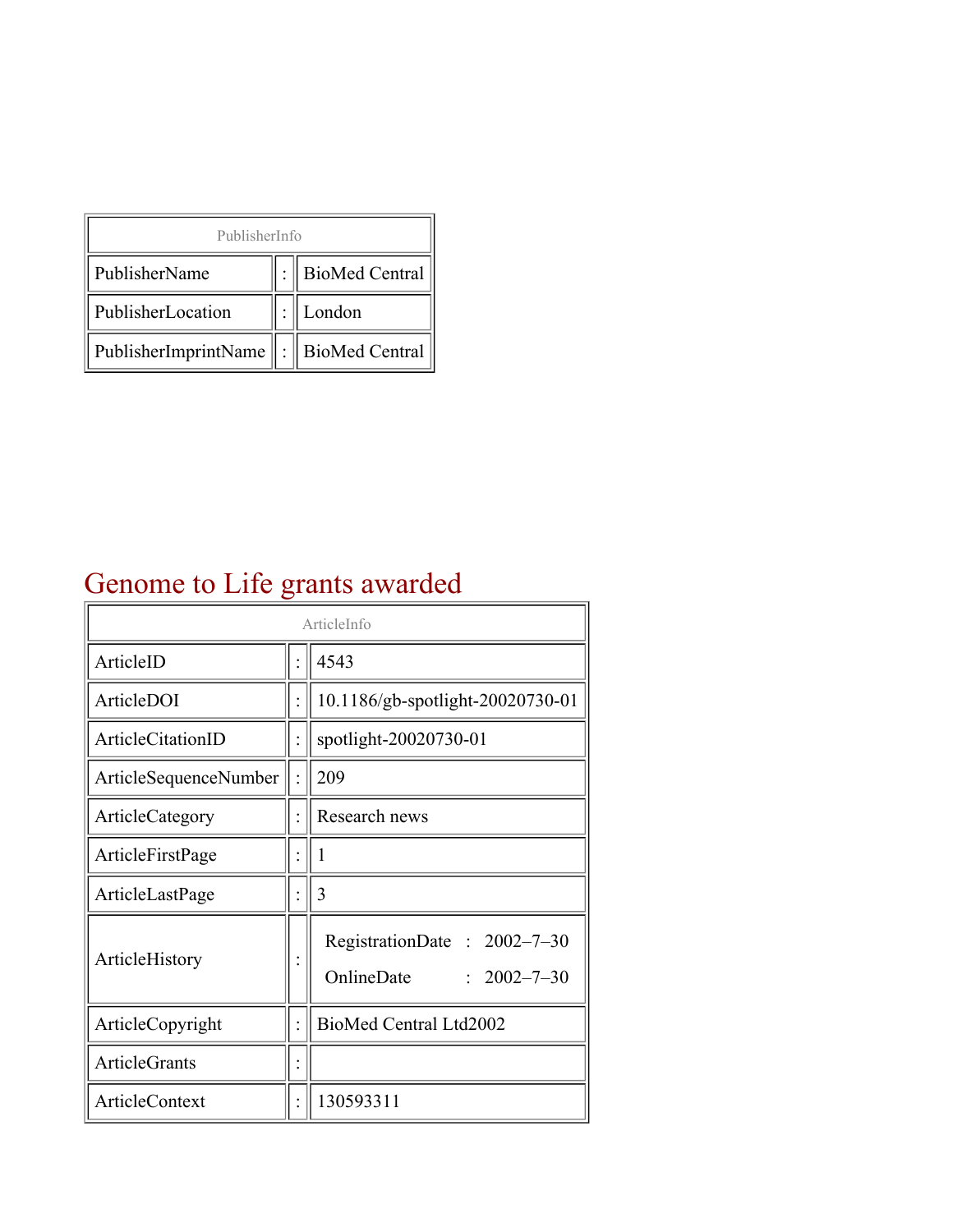## Eugene Russo **Email**: erusso@the-scientist.com

WASHINGTON, DC - In the hope of building better microbes for use in environmental cleanup and efficient energy production, the US [Department of Energy](#page-2-0) (DOE) recently awarded \$103 million in multi-year grants to five US institutions for the study of gene networks and microbial biological systems. The grants, part of the 10-year [Genome to Life Project,](#page-2-1) were announced 23 July.

"This is the first major step to doing systems biology," David Thomassen, program coordinator for biological and environmental research at the DOE, told *The Scientist*. While academic, government and industry labs have all heralded so-called 'systems biology' as the major challenge in the wake of multiple sequencing projects, he said, very little systems biology research is actually taking place.

"The rationale," Thomassen said, "is that if we can understand whole systems rather than just pieces of systems, we can develop much more powerful strategies for using those biological systems to solve problems."

The DOE selected the eight microbes that are the focus of these grants on the basis of their roles in bioremediation of metals and radionuclides, degradation of organic pollutants, production of hydrogen or sequestration of carbon, and/or ocean carbon cycling. The eight, which include *Desulfovibrio vulgaris*, *Geobacter metallireducens*, and *Prochlorococcus*, have all been sequenced under the DOE's Microbial Genome program.

The grants are to: [Oak Ridge National Laboratory](#page-2-2) - \$23.4 million over three years for developing technologies to characterize multi-protein complexes in microbial cells; [Lawrence Berkeley National](#page-2-3) [Laboratory](#page-2-3) - \$36.6 million over five years to develop computational models for how microbial gene regulatory networks respond to waste sites contaminated with metals and radionuclides; [Sandia National](#page-2-4) [Laboratory](#page-2-4) - \$19.1 million over three years to study carbon sequestration, protein-protein interactions, and gene regulatory networks in *Synechococcus*, a marine microbe involved in earth's carbon cycle; [University of Massachusetts, Amherst](#page-2-5) - Cooperative agreement for \$8.9 million over three years to analyze microbial communities involved in the bioremediation of uranium and the production of electricity via electron transfer to electrodes; [Harvard Medical School](#page-2-6)- Cooperative agreement for \$15 million over five years to develop computational methods for the study of microbial gene regulatory networks and protein-protein interactions.

Just as the DOE's initial contribution to the Human Genome Project led to further funding opportunities, Thomassen said, the Genome to Life Project grants should lay the groundwork for more lucrative follow-up funding opportunities at other agencies such as the NIH and Department of Agriculture.